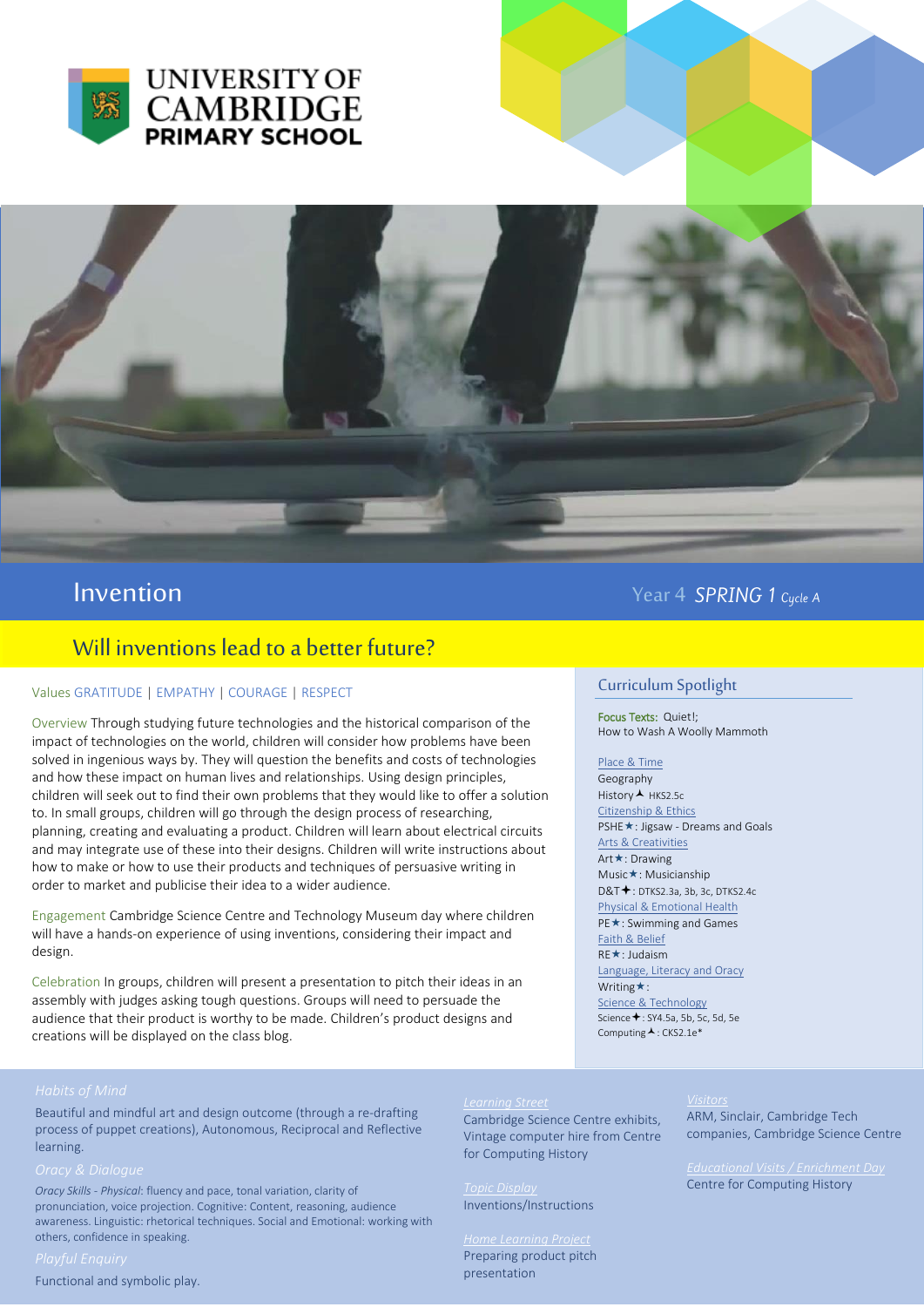

Topic Title: Invention Enquiry Question: Will inventions lead to better future?

Focus Texts: tbc

| Subject                    |                        | <b>Learning Journey</b>                                             |                                                  |                                                                                                                                                            |                                                                                                                                                                           |                                                                                                                   |                                                                                                                                                        |  |  |
|----------------------------|------------------------|---------------------------------------------------------------------|--------------------------------------------------|------------------------------------------------------------------------------------------------------------------------------------------------------------|---------------------------------------------------------------------------------------------------------------------------------------------------------------------------|-------------------------------------------------------------------------------------------------------------------|--------------------------------------------------------------------------------------------------------------------------------------------------------|--|--|
|                            |                        | Week 1                                                              | Week 2                                           | Week 3                                                                                                                                                     | Week 4                                                                                                                                                                    | Week 5                                                                                                            | Week 6                                                                                                                                                 |  |  |
| Arts & Creativities        | Art                    | $\star$                                                             | $\star$                                          | $\star$                                                                                                                                                    | $\star$                                                                                                                                                                   | $\star$                                                                                                           | $\bullet$                                                                                                                                              |  |  |
|                            | Design &<br>Technology | DTKS2.3a Investigate and<br>analyse a range of<br>existing products |                                                  | DTKS2.3b Evaluate their<br>ideas and products against<br>their own design criteria and<br>consider the views of others<br>to improve their work.           |                                                                                                                                                                           | DTKS2.3c Understand how key<br>events and individuals in<br>design and technology have<br>helped shape the world. |                                                                                                                                                        |  |  |
|                            | <b>Music</b>           | $\star$                                                             | $\star$                                          | $\star$                                                                                                                                                    | $\star$                                                                                                                                                                   | $\star$                                                                                                           | $\star$                                                                                                                                                |  |  |
| Language, Literacy & Oracy | Key texts              | Quiet!                                                              | Shakespeare Week                                 | How to Wash a Woolly Mammoth                                                                                                                               |                                                                                                                                                                           |                                                                                                                   |                                                                                                                                                        |  |  |
|                            | Writing                | Performance Poetry                                                  | Curriculum Enrichment                            | Instructions                                                                                                                                               |                                                                                                                                                                           | Persuasive Writing                                                                                                |                                                                                                                                                        |  |  |
|                            | Spelling               | Endings which sound like<br>/ $\int \tan t$ -sion                   | Endings which sound like<br>/[ən/, spelt -ssion, | Endings which sound like<br>/ʃən/, spelt -cian.                                                                                                            | Words with the /k/<br>sound spelt ch (Greek in<br>origin).                                                                                                                | Words with the /ʃ/ sound spelt<br>ch (mostly French in origin)                                                    | Words ending with the /g/<br>sound spelt $-$ gue                                                                                                       |  |  |
|                            | Grammar                | Expanded noun phrases                                               | Curriculum Enrichment                            | Prepositions                                                                                                                                               | Adverbs                                                                                                                                                                   | Powerful adjectives                                                                                               | Commands, statements and<br>subordinate clauses with<br>comma                                                                                          |  |  |
| Mathem<br>atics            | Maths                  | Multiplication and<br>Division                                      | Multiplication and Division                      | Multiplication and Division                                                                                                                                | Multiplication and<br>Division                                                                                                                                            | Multiplication and Division                                                                                       | Measurement (Time)                                                                                                                                     |  |  |
| Science &<br>Technology    | Science                | SY4.5a Identify common<br>appliances that run on<br>electricity     |                                                  | SY4.5b Construct a series of<br>electrical circuits, identifying<br>and naming its basic parts,<br>including cells, wires, bulbs,<br>switches and buzzers. | SY4.5c Identify whether<br>or not a lamp will light in<br>a simple series circuit<br>based on whether or not<br>the lamp is part of a<br>complete loop with a<br>battery. |                                                                                                                   | SY4.5d Recognise that a switch<br>opens and closes a circuit and<br>associate this with whether or<br>not a lamp lights in a simple<br>series circuit. |  |  |